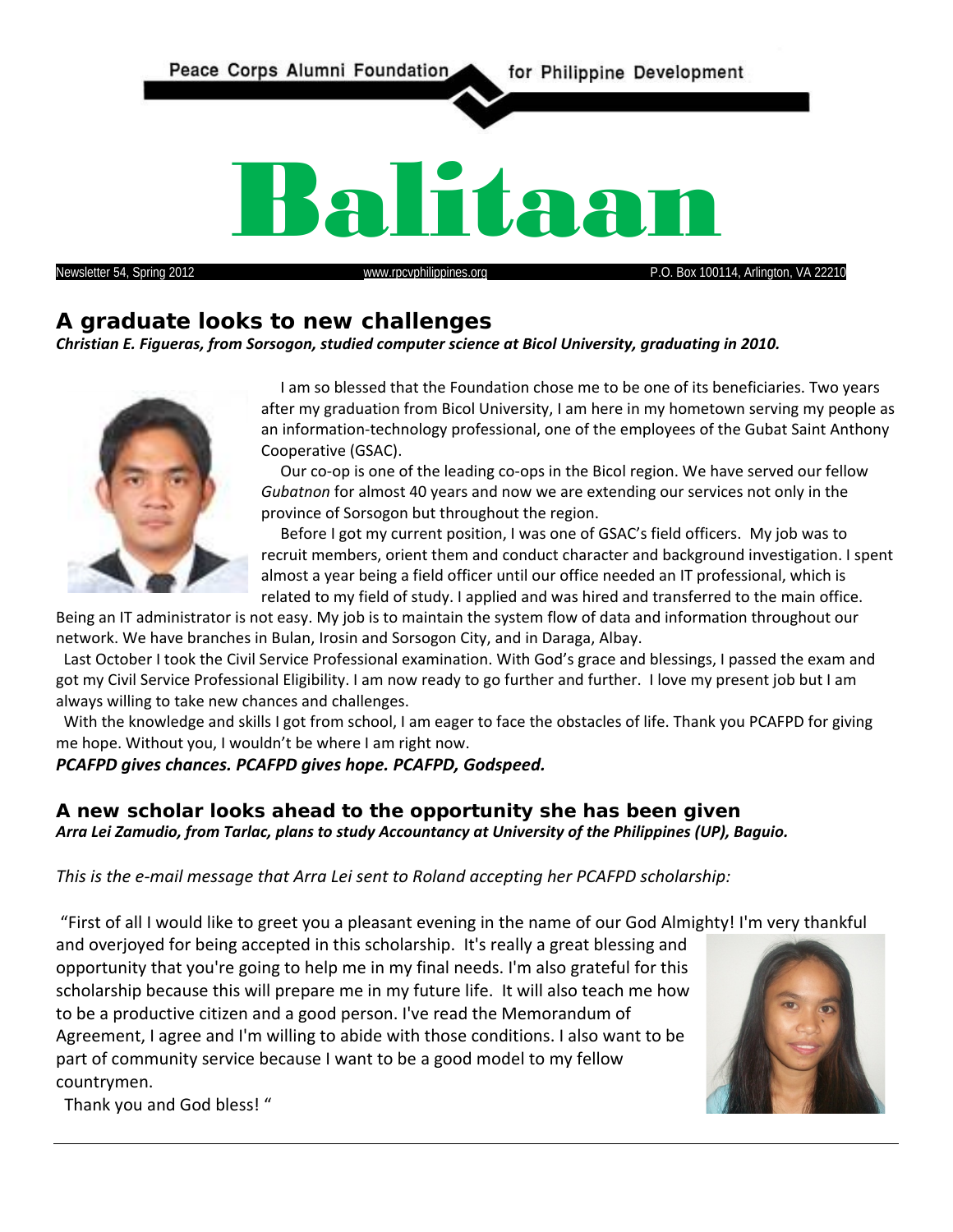# **The circle of PCAFPD graduates grows!**

PCAFPD extends congratulations to the nineteen scholars pictured below. Thirteen of them graduated in 2011; the other six graduated in 2012. This group brings the total number of Foundation graduates since 1987 to 144.



Left to right: **Roland Amada**, Palawan, Agricultural Business, Western Philippines University; **Carla de la Cruz**, Catanduanes, Elementary Education, Trinity University of Asia; **Ricardo Duldoco**, Antique, Business Economics, UP at Diliman; **Mary Ann Escañan**, Sorsogon, Computer Science, Computer Communications Development Institute; and **Vanessa Esquivias**, Sorsogon, Elementary Education, Bicol University. Vanessa was sponsored by Association of Philippine Practicing Physicians of Arizona (APPPA).











Left to right: **Sancho Flores**, Negros Oriental, Business Administration, Foundation University; **Beverly Lelis**, Sorsogon, Education, Bicol University; **Erika Lopez**, Batangas, Civil Engineering, UP at Los Baños; **Jenifer Mercado-Halili**, Bantangas, an MS in Environmental Management, Philippine Women's University; and **Jean Panugaling**, Cebu, Information Technology, Cebu Institute of Technology (CIT).











Left to right: **Sitti Sajili**, Davao City, Criminology, University of Mindanao; **Karl Vincent Soriano**, Quirino, Electronics and Communication Engineering, St. Mary's University; **Christian Vaso**, Batanes, Civil Engineering, UP at Los Baños, **Liwa Alesna**, Zamboanga del Norte, Agriculture, Visayas State University; and **Mark Ian Calayugan**, Leyte, Agriculture, Visayas State University. Mark graduated *cum laude* and was sponsored by Group III RPCVs.









Left to right: **Raf Andrew Espenocilla**, Sorsogon, Broadcast Communications, UP at Los Baños; **Allan Paul Pigudo**, Ifugao, Civil Engineering, St. Mary's University; **Joylyne Puguoy**, Ifugao, Journalism, St. Mary's University; and **Regina Sagamla**, Ifugao, Accountancy, St. Mary's University. Joylyne and Regina were sponsored by the Julia Campbell Foundation.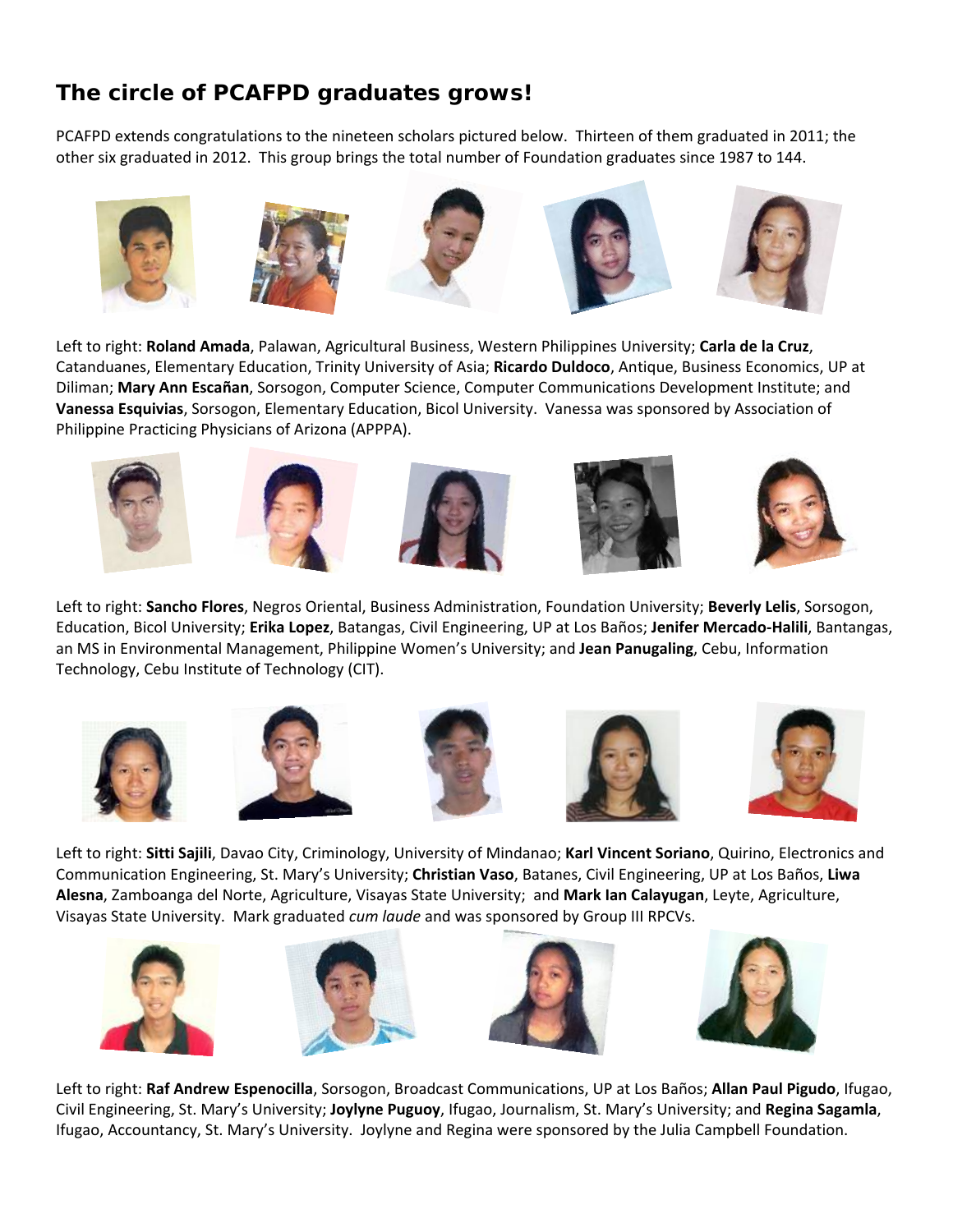# **Putting service above all else**

*Karl Vincent C. Soriano, from Quirino Province, studied electronics and communications engineering at St. Mary's University, Bayombong, Nueva Vizcaya, graduating in 2011.*

Gandhi once said, "The best way to find yourself is to lose yourself in the service of others." Indeed, it is true. When I graduated from college I was determined to face the real world, the world of human labor, the world where I can use all the knowledge I've acquired in the corners of the academe.

Even before I graduated I was picturing myself working, but not a single idea where. I made a list, a detailed plan where to go, what to do, how to do it and all the



questions I can think of. I just don't want to mess it up; I want a good a start. But where will I start, where can I grow, where can I shine?

 I went to my hometown and spent a couple of days looking for some peace of mind and somehow figure out my next move. Then, I realized what to do – I took the bus and once again I

stepped foot in the big city not as a student or a tourist but as another lost soul looking for a place to burn the passion inside.

 Service has always been the force that keeps on driving me forward. The chakra that keeps me alive; I always wanted to serve in every way that I can. I was able to find my first job at Makati, but after two long months, I realized that it is not the place I am supposed to be. Fortunate enough a government institution called me and offered me a job, a job that became my life.

 I am now working for the Philippine Institute of Volcanology and Seismology, or PHIVOLCS. I am a science research assistant at the Seismological Observation and Earthquake Prediction Division. I need to tell you this: We cannot fully predict earthquakes yet, not any institution in the world. We can identify places where earthquakes may occur more often or vulnerable to the disasters caused by earthquakes but as to the exact place and time that an earthquake will occur, I'm sorry, but science is not yet capable of doing so.

 Now let me talk about my life at the institute. My work comes in three areas:

 **√** *Data monitoring*. Simply monitoring seismic activities around the Philippines and almost around the world. When an earthquake occurs, we locate the epicenter then compute for the magnitude and its depth. Then of course if it is a strong earthquake we take survey for possible damages or imminent danger

brought by the earthquake.

**√** *Instrumentation or station management*. This is where engineering comes in. All over the country we have deployed seismometers or seismic sensors that help us locate and determine the parameters of an earthquake.

 **√** *Research and development*. Every one of us is encouraged and tasked to do research to improve our system and of course add knowledge to the existing body of science.

 In the last few months I have been working with instrumentation; we travel and do fieldwork where our instruments are deployed. I was able to go to Mati, Davao Oriental; El Nido, Palawan; Borongan, Eastern Samar; Tagaytay and Legazpi, Albay. Travel is the perk of working for instrumentation but of course manual labor is the payment for that. Unlike in data management, we don't stay inside an office or a house; we work under the scorching heat of the sun in Mati, or the cold downpour of rain in Samar. And the cold winds of Palawan. As you see, government service is not all the time fun as most of us think. In our institution, we take service seriously, rain or shine, we have to fix instruments so that we can locate and obtain more information on earthquakes. We go to places that are sometimes known to be hostile like my latest fieldwork at Zamboanga Sibugay.

 And when I am at the office, I do seismic monitoring: We monitor seismic activities 24/7, thus we have rotating shifts, and sometimes you don't even get to have your meal on time because of an earthquake. When duty calls, you have to answer, we have to respond and act quickly.

 You may have heard about the Negros earthquake last Feb, 6 – it made headlines for days. After the main shock, hundreds of aftershocks came, most not felt but a few tremors really caused anxiety. While we are busy monitoring and counting aftershocks, the telephones do not stop from ringing asking for more information about what has just happened. A lot of questions are being raised and they all need answers. This was my first time to actually experience a real crisis; our once-peaceful data center became a studio for the media, with cameras all over, lights and microphones and of course newscasters everywhere.

 So what really makes me love my work now? To be honest, it is not the compensation (government doesn't always pay that high like the companies in Makati or elsewhere) or the travel, but the thought that every time I do something, I know, that I serve my country. I may not be a soldier fighting for peace or a policeman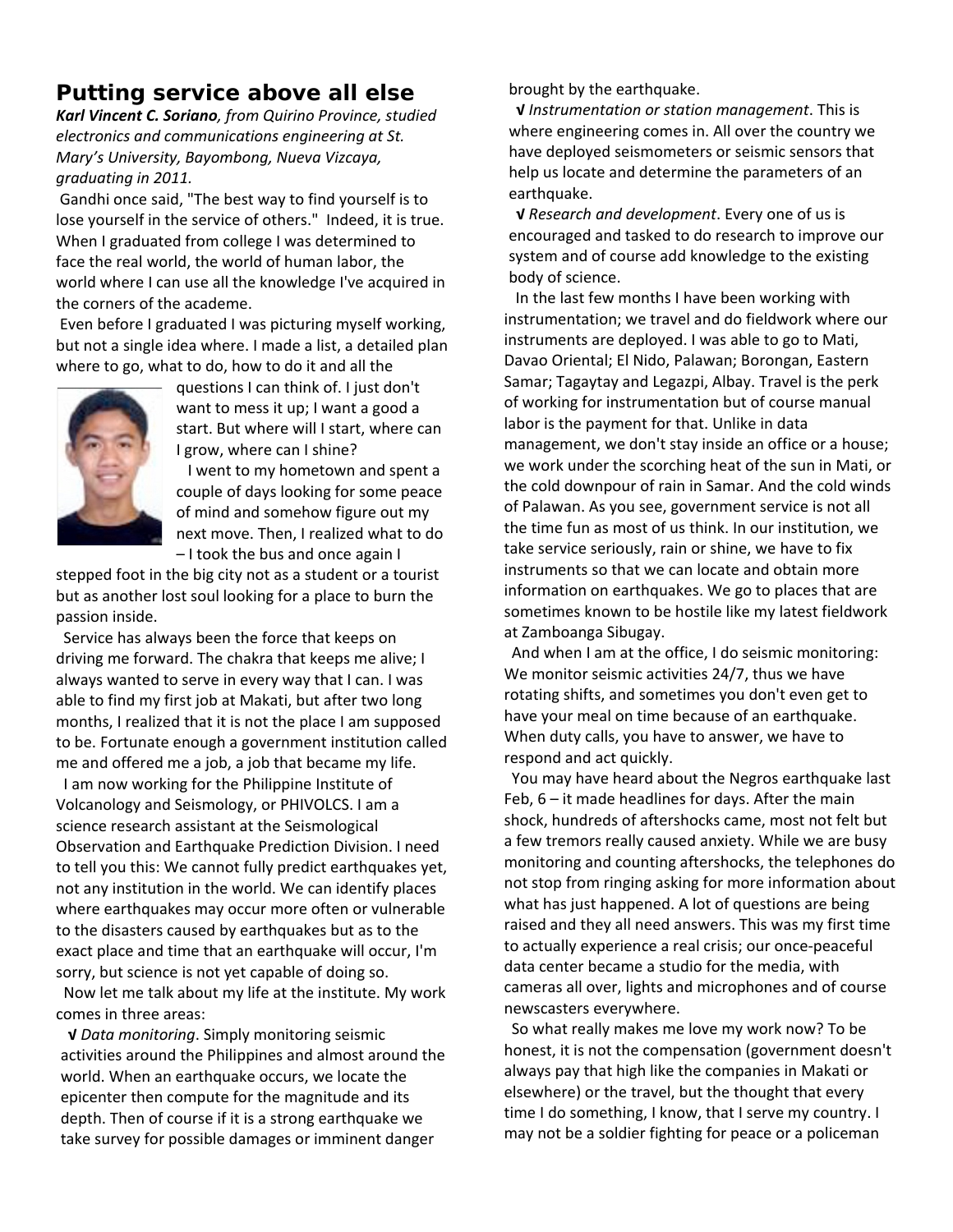running after some criminals or a lawmaker writing the policies that will alleviate poverty in the country; I am just another guy who loves to serve. And with this, I encourage every one of us to make an oath of service to the country. It doesn't matter how or where we do it, just put service above all else and everything will be just fine.

## **Dealing with gravediggers, concisely**

*Rachel Briones, from Cavite, is majoring in organizational communications at the University of the Philippines, Manila.*

 This semester was, by far, the hardest semester for me, but it was also the most engaging. Unlike the previous ones, this semester focused on practical applications of our courses rather than theories. That is



why we had more projects than written exams. I realize now that it is actually easier to take exams than to do tons of projects. We studied different subjects to learn about the key areas of organizational communication: research, writing, human resources/relations, public

relations, advertising and marketing.

 One of my favorite subjects was speech communication or audio-visual communication. Sir Chong, my professor, was also my teacher in Humanities 2 and I enjoyed the whole school year with him. He was a graduate in visual communication at UP Diliman so he was really an expert in this field. In this class, we were taught the basics of photography and film. The only bases of our grades were our group projects and individual papers. Our first project was movie poster making. The photos should be landscape and black and white. It was hard because we cannot use major Photoshop effects and the poster should be based on a single shot only. Also, the title of the film should be less than six words. Sir Chong said we must learn to tell a story in fewer words as part of our copywriting skills if we want to pursue the field of advertising. We got a 1.5 grade for this project.

 Our second project was making a short film. Each group was assigned a specific genre, and our group was asked to make a comedy. The hardest part was, it should be a silent film – completely without words – even the background music should be instrumental. The title of our 10-minute film was *Buwis Buhay* (*Life Risker*), a story about two girls who put their lives at risk fighting over a five peso coin. We were so happy because Sir Chong told us that our work was the best in

our batch and he gave us a 1.0 grade.

 Our next project was making a documentary. We were tasked to make a film about an ordinary day in the life of a certain individual. Our group chose a *sepulturero,* or gravedigger and caretaker, as the star of our film. We entitled it *Hanap Buhay sa Patay: Isang Araw sa Buhay ng Isang Sepulturero* (*Making a Living from the Dead: A Day in the Life of a Grave Digger*).

 I have learned a lot from this project, especially the sad situation of the dead bodies in most public cemeteries in the Philippines. I have never seen skeletons being put inside sacks and stored in a small storeroom until someone claims the dead body. Also, I have learned that many gravediggers and caretakers experience health risks but they still continue to work. Our star was really inspirational. He was able to send all of his children to college just using his salary from the cemetery. Two of his sons went to Europe and worked there but he refused to get constant help from them. Through our hard work, our group got the highest score for the whole batch. Again, Sir Chong gave us 1.0. Truly images and sound can make great changes on others.

#### **Giving her all – including blood**

*Rachiel A. Neverio, from Manila, is studying social work at Philippine Christian University.*

 I can say that this semester my life was like a rollercoaster ride: scary, exciting, dizzy, yet enjoyable and unforgettable. It challenged my capacity and dedication to continue my dream.

 I was scared because I thought I was going to have to stop studying this semester. I felt hopeless. I know I should not feel this way because there would have been another year but I had already taken the first semester.



 I was also scared because I was a late enrollee and I know that I missed lot of things, so I put in extra effort to know my professors and to make an effort in all the activities and quizzes that my classmates had already taken, particularly in basic statistics and English research, in which I admit I have low confidence.

 I was excited because I won't forget our lessons in Filipino personality. I don't know why, but since I was a child I have been interested in studying personality. Maybe because I wanted to have many friends, to become famous and to know how it is that a Filipino can still smile and can overcome difficulties in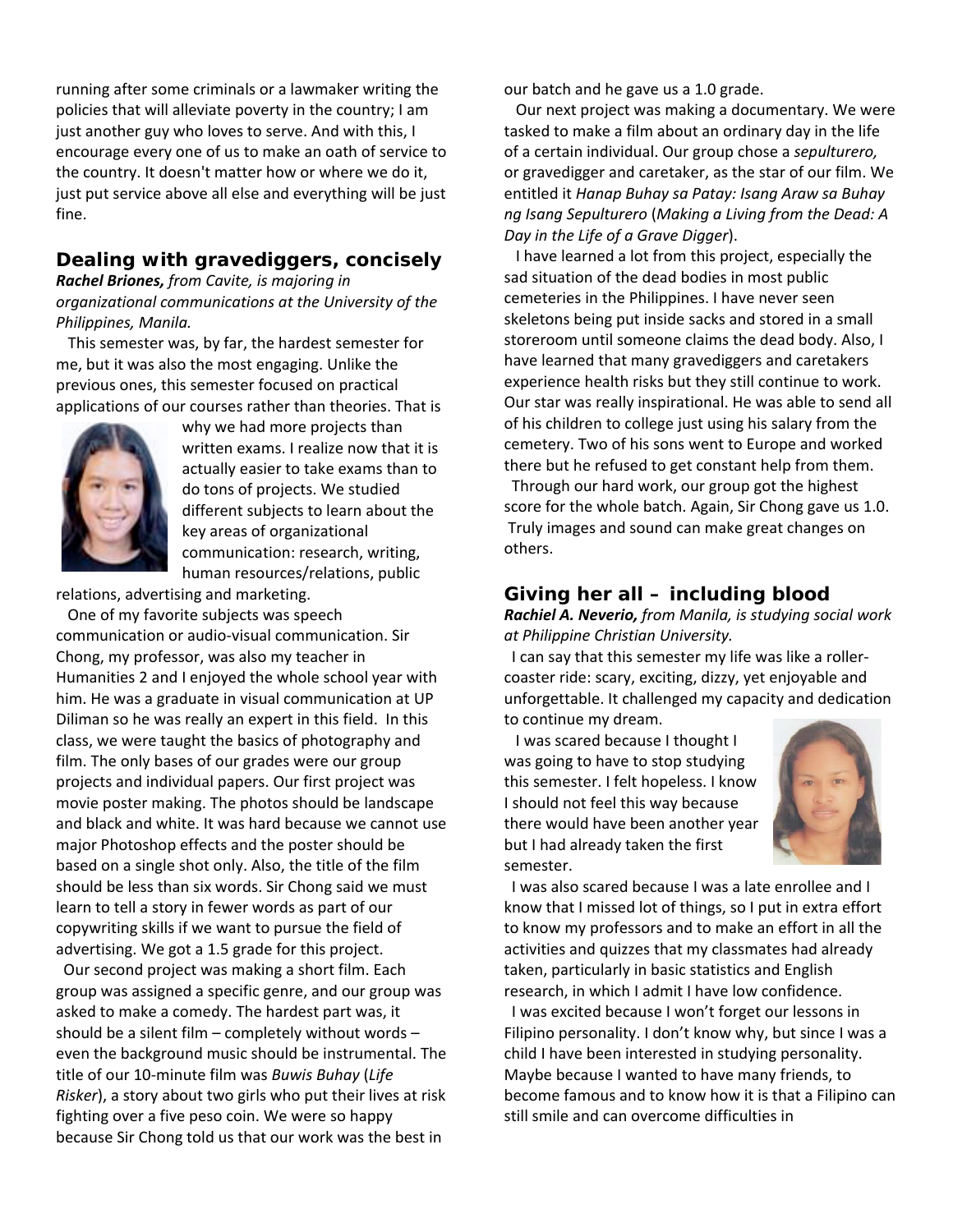life despite a lack of basic needs or being unemployed. I wanted to know more about people and their personality. In this subject I learned a lot of theories about personality such as theory of self, neurosis, individual psychology and so on.

 Through this new knowledge I have come to realize and know myself more as well as understand other individuals. I know that this will help me to know my clientele in the near future, and the more I can understand them, the better I can help them.

 The Philippine Red Cross came to our school to ask if we would donate blood, since here in the Philippines only 1% of people are willing to give blood. I really wanted to help and save lives, so I decided to donate blood even though I am scared of needles. I said to myself that this is another stepping stone to help people and to become productive in our society, in a little way. I could never forget this because I learned to face my fear, even though I felt dizzy and I almost lost consciousness.

 Now I can easily manage my time and resources, unlike last semester when I experienced difficulties in supporting my school needs at the same time as my family. Thank you to those who support me; my friends, classmates and co-workers – they really understand my situation.

#### **Be a Friend of ENCA Farm By Sherry Manning (Benguet, 2006-08, Group 265)**

 I went to the Philippines as an enthusiastic volunteer, eager to make a sustainable impact. I lived in Benguet Province with an incredible host family, the Cosalans,



who made my service memorable and successful. The photo shows me with the Cosalan family on Carmen Cosalan's 80<sup>th</sup> birthday. Enrique and Carmen

Cosalan are the third generation to operate ENCA Farm since the 1800s, growing fruits and vegetables, raising animals, and educating their eleven children about sustainable organic farming practices and their Ibaloi culture. Beginning in the 1970s mining and illegal logging up-stream from the farm contaminated its irrigation sources. At the same time, the government tried to take this ancestral land away from the Cosalans. After 30 years of legal battles, the Philippine Supreme

Court restored the farm to Cosalan ownership. This case set a great precedent for indigenous peoples' land rights throughout the Philippines. In 2006, ENCA Farm opened as an eco-tourism space; a community and environmental education venue; and a model for indigenous farming practices.

 Arriving in 2006, I dedicated my service to ENCA Farm's development, and this service continues today through a U.S.-based nonprofit I founded. *Friends of ENCA Farm* serves as the primary educational and advocacy entity supporting the work of ENCA Farm. *Friends of ENCA Farm* strengthens farm infrastructure (e.g., a new irrigation system), and enables local Filipino youth to attend environmental education camps. I am blessed to have a second home with the warm and caring Cosalan family, and to be a small part of ENCA Farm's story. Please visit our website, [www.encaorganicfarm.org,](http://www.encaorganicfarm.org/) to learn more about our programs and how you can support this critically important work in the Philippines.

# **Jeanalyn Estrellado is now ICT Coordinator and Teacher**

*Jeanalyn Estrellado, from Negros Oriental, studied technology at Negros Oriental State University, graduating in 2006. Here is a recent e-mail to Roland:* 'Hi, I'm Jeanalyn Estrello of Negros Oriental. You can call me "Ate Jean." I am currently working at Basay National High School as an ICT Coordinator and a Teacher. I graduated in the year 2006 in Computer Technology and 2007 with my Technological Education course at NORSU-Dumaguete City."

*Editor's Note:* Jeanalyn is also an active member and officer of PSAA. She was the recipient of the *Maureen*  Joan Carroll Scholarship funded by a \$5,000 donation from Group I members to recognize Maureen's leadership over the years to keep Group 1 folks in touch with each other and her long and dedicated service as a Board Member and President of PCAFPD

### . **Roy Roxas finds way to turn wastewater into potable water** *Roy Roxas, from Batangas, studied environmental and sanitary engineering at Batangas State University, graduating in 2004. Here's a summary of Roy's Facebook correspondence with Roland:*  July, 2011 - I am in Germany taking further study. In

September 2010, I was accepted to study for Chemical Technical Assistant. I will be finishing the first year at the end of July and will begin the second year in September. I'll be going back to the Philippines in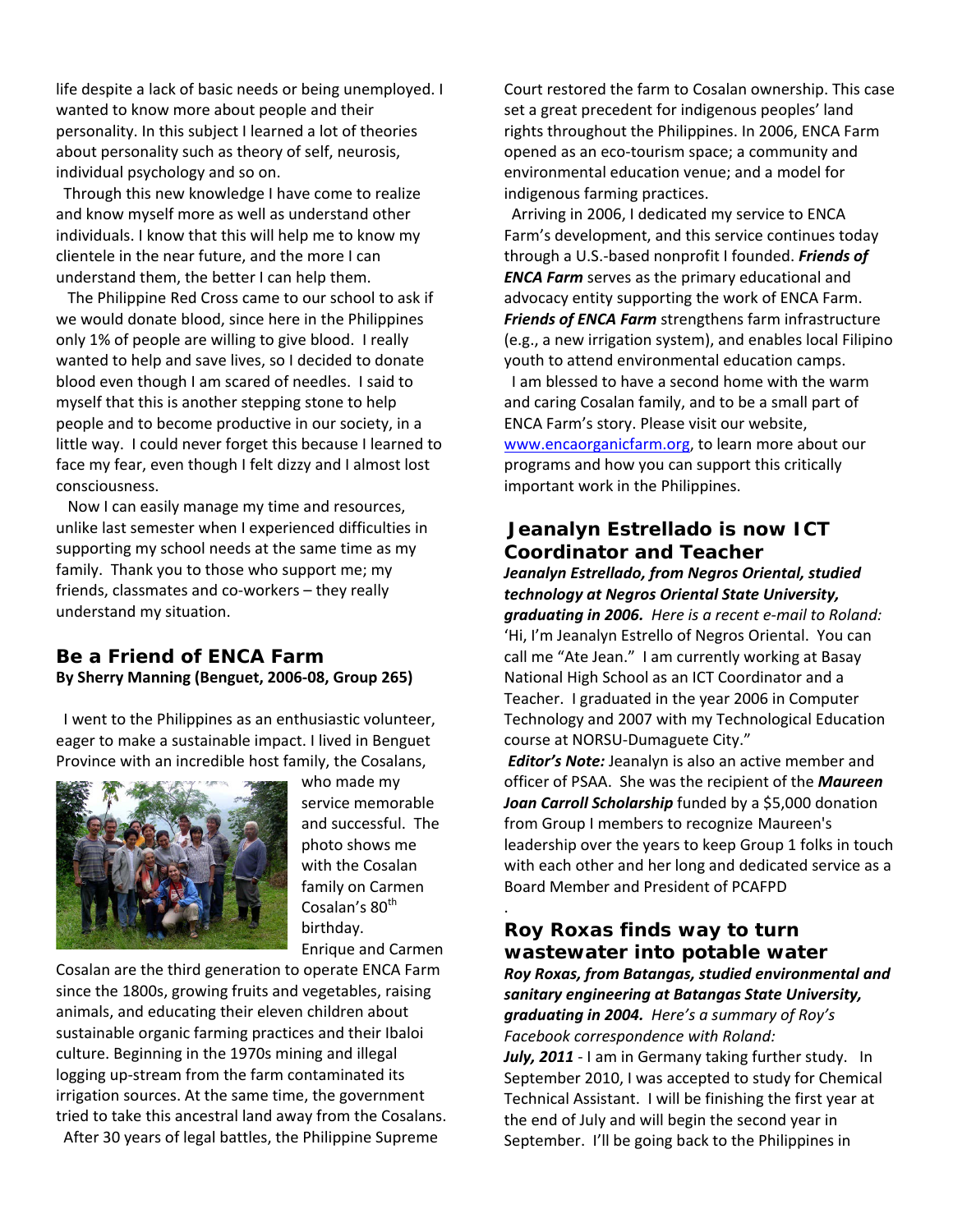August to visit my parents and to make my school project (thesis) in Batangas State University. It's about Moringa olefera (Malungay seed) for water treatment. With the help of my professors, we will look to see if this seed can absorb heavy metals. I hope that it will be successful.

April 2012 -I never forget all the blessings extended to me from the Foundation. It was a great privilege to gain an education that not all can have. I am so thankful. At the moment, I live in Rottenburg am Neckar, Germany. When I came here December 2004, I was invited to take further study and had to begin with a 2-year German language course. I wanted to get a Masters in Renewable Energy but my language efficiency was not enough. I chose to stop and to take a further level of language course and look for a lower level of education that would fit the language I attained. After I finished it, I began new studies as a Chemical Technical Assistant. In the beginning was difficult to fit in. Every week there were at least two exams. That makes me crazy! Top grades, I do not have; only Math, *Stöchiometrie* and Organic. Up to now, I survive. I worked really hard to overcome all the challenges. On April 4, 2012, I presented my project about Wastewater Treatment with the use of Moringa Oleifera, commonly known as Malungay, in simulated heavy metal like Blei (Pb-Plumbium). The pounded seeds are really amazing. I have proven that it works and can be used to turn wastewater into potable one. I chose this project because it connects my former thesis in BSU. For where I am now and what I achieved in my life, I would like to thank the Foundation.

## **PSAA meets with PCVs - a first**  *By Ariestelo Asilo, from Batangas, who studied nutrition at UP, Los Baños, graduating in 2007. He is currently the Chairman of PSAA.*



*Photo at left: Aries Asilo, Faye Hernandez & Christian Vaso* In late March, the PCAFPD Scholars Alumni Association (PSAA) assembled at La Roca in Los Baños, Laguna. The theme of

the event was *Bridging Gaps Towards Philippine Development*. The resort, made available courtesy of PCAFPD board member Alex Romero, has always been brimming with natural quietude - perfect for the assembly. Twenty scholars and alumni from Batangas,

Los Baños, Manila and the Cordillera attended. The assembly, which was supported by Peace Corps Philippines, included eight PCVs from Batangas and Laguna, Peace Corps Country Director Denny Robertson, PCAFPD VP Institutional Relations Hans Groot and VP-Philippines Operations Roland de Jesus. This is the very first time that PCVs met with the scholars and alumni in six years. It was such a wonderful meeting.

 The first day of the assembly started with discussions with Mr. de Jesus regarding the scholarship program the challenges, issues and action plans needed. Towards the end of the first day, the scholars and alumni discussed strengthening its clusters but agreed to take things slowly, especially now that most are still studying and many are working. Team-building and assemblies are good venues for such and will continue. Because it is summer, the majority of the scholars stayed in the air-conditioned rooms, rested and slept soundly while others swam in the hot springs. Truly, it was an

enjoyable night. *Photo at right: Jody Cestina, Jean Estrellado & Denny Robertson*

 The second day was highlighted with an open forum among scholars,



alumni, and PCVs. PSAA feels the need to strengthen its buddy system (mentoring by senior scholars/alumni of younger ones) by involving the PCVs. PCVs will be matched up with a scholar within the area where a PCV is present. Thankfully, PCV Edmund Leece, and the rest of them, agreed to help with the PSAA-PCV matchup. In the past, the Negros group has worked together with a PCV in Dumaguete and it worked very well. The main objective for the match-up is for the scholar to learn something from the PCV and probably be involved in a community project.

 Seeing the PCVs and PSAA members laugh together, eat together and discuss together shows that the PCV-PSAA matchup has a chance to work well in the future. The PSAA expects to further refine its vision and mission of helping realize Philippine development through education in the future, when most alumni members are stable and when a majority of them are ready to share their professional experiences.

 With this assembly, we have proven again that this kind of team-building can result in better outcomes, of course with the support of its mentors, PCAFPD, PCVs and Peace Corps Philippines. PSAA in action!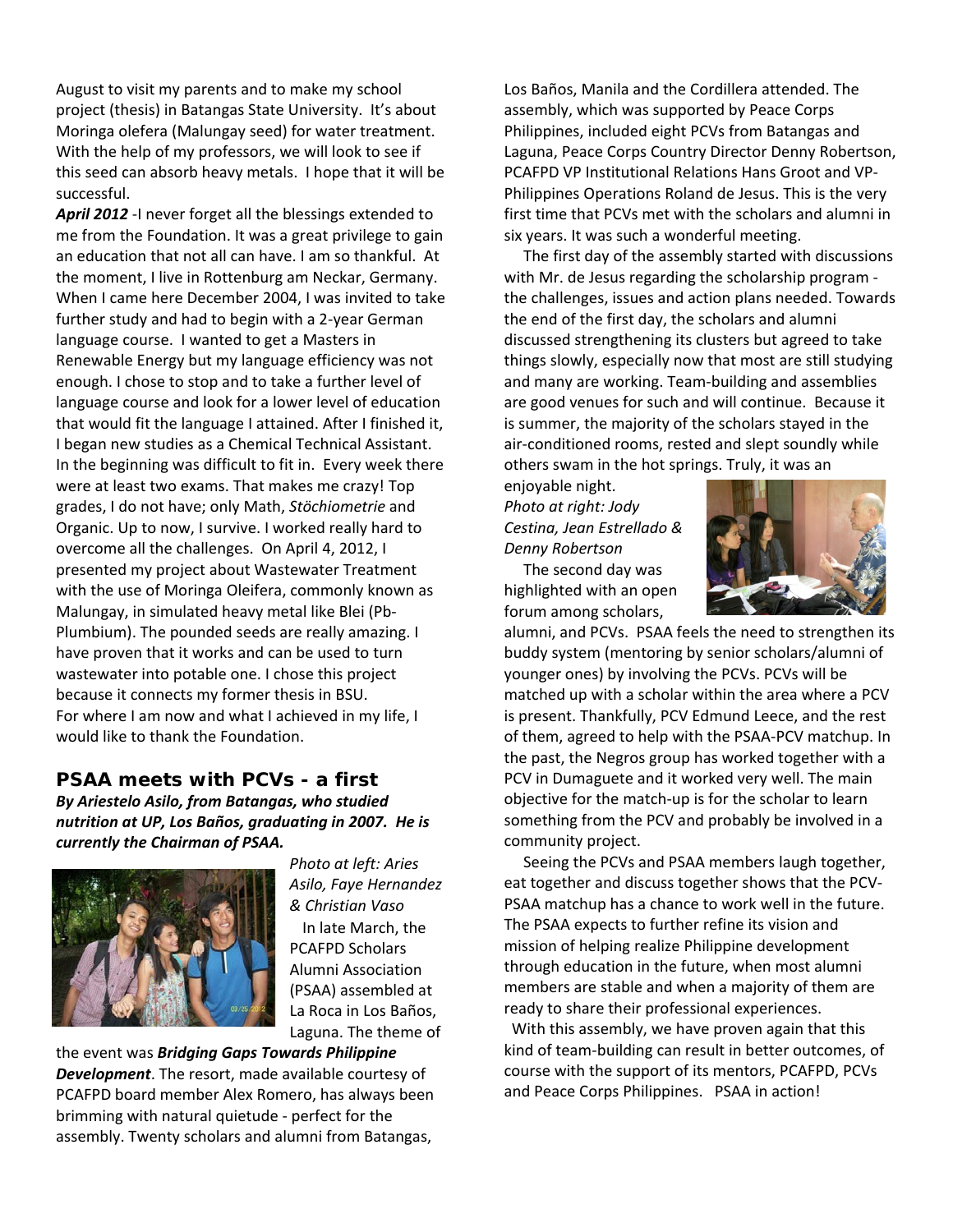#### **PCAFPD Leadership Changes** *By Maureen Carroll (Sorsogon 1961-63)*

 It seems like just a few short years ago that I joined the PCAFPD Board, but it has actually been 25 years. I can't remember exactly when I became



president of the Board, but I know it was a year or two before I left the country in 1991 for a few years to be the Peace Corps Country Director in Botswana. I

became president again shortly after my return to the States and have been in the job ever since. I have enjoyed every minute of it and have been proud of the work we have done together, but I have always wanted to see another RPCV step forward to lead the organization. Organizations benefit from stability and cumulative know-how but they also prosper from the vision and perspectives of "new blood."

 At our Annual Meeting on March 18, PCAFPD established goals and priorities for the coming year and conducted Board elections. I'm delighted to report that one of our current Board members,



Mark Holt, has been elected as the new president of PCAFPD. Mark, an RPCV from Group 191 (Tarlac 1982-84), joined the Board in 2006 and has served as Vice President/USA for the past year. Mark possesses all of the skills required for the job as well as the commitment to the Philippines and to the mission that has kept PCAFPD vital all these years. Earlier in Mark's career he worked on the Peace Corps staff, as Associate Director in The Gambia and Western Samoa, and as Country Director for Turkmenistan and Kazakhstan. Mark then worked in USDA's Foreign Agricultural Service, and now works for a small non-governmental organization doing work in nutrition and food security.

 Other Board changes include the election of Ron Peters as Vice President/USA, the election of Dominic Schuler as VP for Website Management, the naming of Paul Aleckson as VP for Student Affairs, and the reelection of Hans Groot as VP for Institutional Relations in the Philippines.

 Another long-term Board officer has joined me in stepping aside after many years of service. Carol Hammaker Radomski joined the Board before me and for many years has managed student affairs. She designed and managed the website and she served as Vice President/USA for many years. Both Carol and I will complete our current terms on the Board, continuing to contribute to PCAFPD as mentors and advisors to our very competent successors.

 On a personal note, thanks to all of you who support PCAFPD. Over the years, it's been the scholars - their aspirations, struggles, and successes that have sustained me when the duties of running the organization got burdensome or challenging. And, it's been you who have made the selection and support of these fabulous young people possible. Keep it up!

**CURRENT PCAFPD BOARD: President:** Mark Holt (Tarlac 1982-84); **Vice President/Philippines:** Roland de Jesus; **Vice President/USA:** Ron Peters (Sorsogon 1961-63); **Treasurer:** Stephen Dienstfrey (Bukidnon 1965-67); **Secretary:** Mike Ollinger (Iloilo 1982-84); **Vice President, Database Management:**  Sarah McMeans (Cebu 1962-64); **Vice President, Institutional Relations:** Hans Groot (Negros Occidental & Laguna 1961-64); **Vice President, Student Affairs:** Paul Aleckson (Romblon 2003-05); **Vice President Website Management:** Dominic Schuler (Oriental Mindoro 2008-10); **Board Members at Large:** Dave Brandt (Bataan 1987-89); William Bright (Manila 1965-67; APCD 1998-2000; Country Director 2000-03); Maureen Carroll (Sorsogon 1961-63); Geraldine Maiatico (Batangas 1966-68; APCD 2000-2005); Carol Hammaker Radomski (Batanes 1980-83); Alex Romero; Deane Wylie (Albay & Masbate 1961-63) **Mail Pickup Volunteer:** Terri Lee Bergman (Cebu 1982-84) picks up mail at our PO Box, opens it and distributes checks, envelopes and other mail as appropriate. We thank Terri for her valuable service!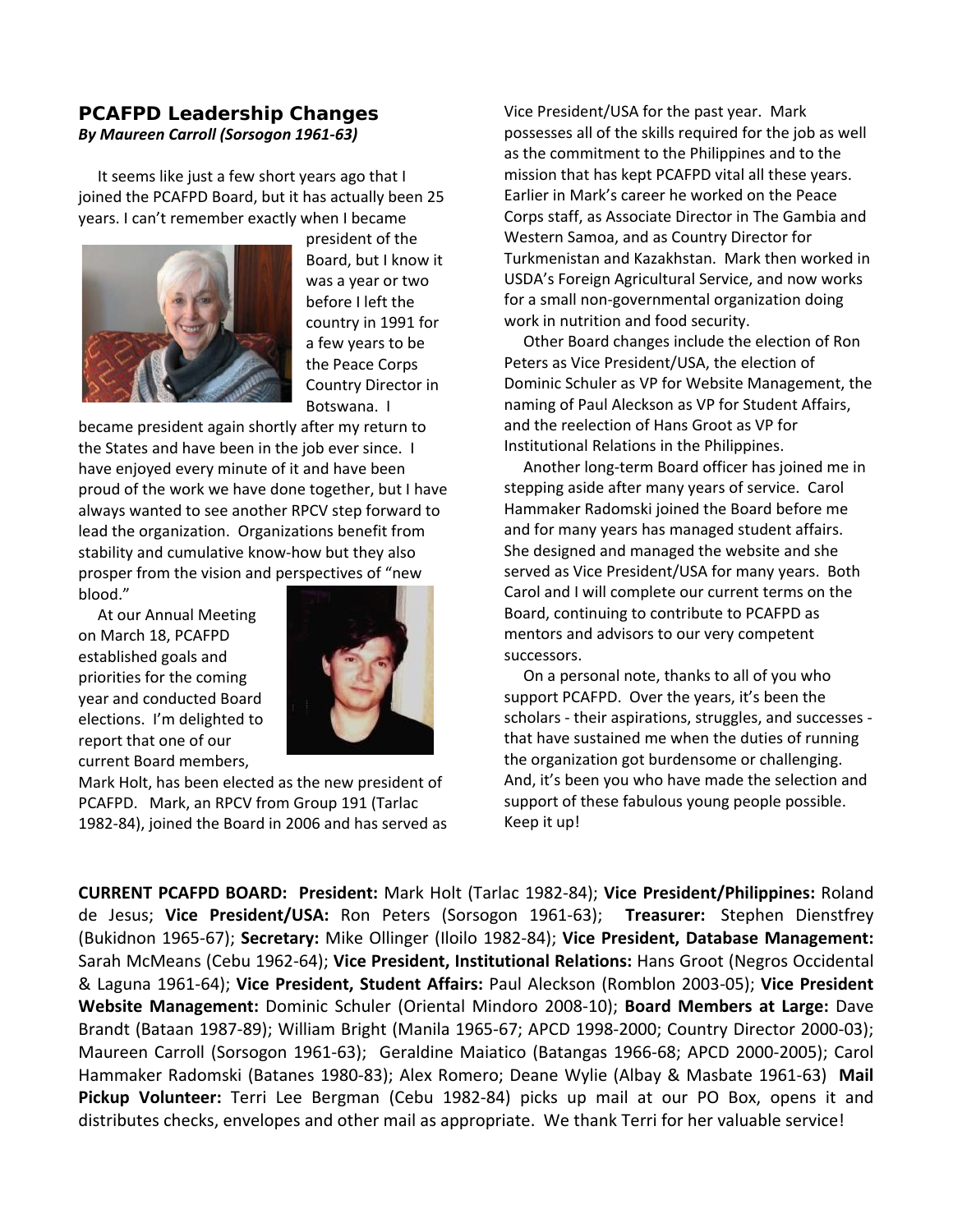# **2011 Financial Report & Challenge**  *By Steve Dienstfrey, Treasurer (Bukidnon 65-67)*

 By all accounts, 2011 was a banner year for the Foundation. This is a result of two factors. First, our events related to the 50<sup>th</sup> Anniversary of the Peace Corps were more successful than we anticipated. And second, the Foundation received unanticipated gifts of \$5,000 from the friends and family Ron and Lilia Peters on the occasion of their 45<sup>th</sup> wedding anniversary; and, gifts of \$910 in memory Group 13 RPCV Derek Hulse from his family and friends, many of whom were not RPCVs.

 The 2011 budget was prepared before we had a concrete plan for the  $50<sup>th</sup>$  Anniversary events. As a result we put in "place holder" numbers anticipating that we would break even. Once we began to develop plans, we had no idea how many people would attend each of the events. Nor did we have any idea of how many T-shirts we should order. (We wavered between 250 and 300 finally settling on 275.)

|                                                   | 2011          | 2011         |
|---------------------------------------------------|---------------|--------------|
|                                                   | <b>Budget</b> | <b>Final</b> |
| Revenues                                          |               |              |
| Donations                                         | \$42,750      | \$44,827     |
| 50 <sup>th</sup> Anniversary Celebration          | 5,000         | 19,274       |
| Interest and Other Income                         | 60            | 173          |
| <b>Total Revenues</b>                             | \$47,810      | \$64,274     |
|                                                   |               |              |
| Expenses                                          |               |              |
| <b>Scholar Costs</b>                              | \$44,690      | \$38,433     |
| Newsletter printing/postage                       | 3,500         | 4,621        |
| 50 <sup>th</sup> Anniversary Celebration          | 5,000         | 10,788       |
| <b>US Administrative Costs</b>                    | 2,310         | 1,538        |
| Philippine Administrative Costs                   | 2,300         | 2,943        |
| <b>Total Expenses</b>                             | \$57,800      | \$58,323     |
| <b>Contribution to (Reduction in)</b><br>Reserves | (\$9,990)     | \$5,952      |

 As shown above, our success in 2011 allowed us to make a contribution to reserves and guarantee the continued strength of the Foundation. The lower than anticipated expenditure for *Scholar Costs* is due to a larger proportion of scholars choosing to attend state schools rather than private schools.

 The Board felt strongly that it should maintain the momentum created in the past year. As a result, we have set a goal of \$55,000 for total revenues. We know this is a challenge, but meeting it will make it possible to increase the number of scholars we support. Read on to see how we can meet the challenge with your help.

#### *Fund-Raising Ideas Let's expand our revenue sources . . .*

 Even though PCAPFD has reached, and even exceeded, its revenue goals in the last couple of years, reaching the same goal this year will be difficult without new revenue sources. Last year over \$14,000, more than 20% of PCAFPD's revenues, came from three one-time events: the Peace Corps'  $50<sup>th</sup>$  anniversary celebrations; gifts that about 200 people made in celebration of Ron & Lilia Peters 45<sup>th</sup> wedding anniversary; and gifts that 25 or 30 people made in memory of Derek Hulse. Because PCAFPD cannot expect any revenue from those three sources in 2012, we must be imaginative in finding new revenue sources if we want to continue and expand the number of scholarships we award. Here are some ideas:

 • host or attend a reunion of your group or give a Filipino party for 25 or 30 people; show the short DVD created by PCAFPD's Philippine board members and scholars; pass out PCAFPD's new brochure – if 25 people each give \$40, we'll have \$1,000;

 • celebrate your birthday or another personal milestone and ask your friends and family to make a gift to PCAFPD instead of bringing you a bottle of wine;

 • speak about your Peace Corps experience at a community organization you belong to; at your church; at your kids' school; etc.; show the DVD and pass out brochures; pass the hat – we could have another \$500;

 • send us the names and addresses of RPCV's in your group so we can add them to our mailing list – if 20 new people each gave us \$50, we'd have another \$1,000;

 • use the link on our website and your credit card to donate \$20 a month at Network for Good – we'll have another \$240;

 • add \$15 or \$20 to the amount you gave us last year (approximately 400 people make a gift each year);

 • if you get *Balitaan* and have never sent the envelope back with a contribution (or clicked on the website's donate link) – do it! (we sent *Balitaan* to almost 300 people who did not make a contribution last year);

 • ask your employer to make a matching gift (if that option is available to you);

• remember PCAFPD in your will or estate planning;

 • consider making a \$1,200 gift each of the next four years to sponsor a scholar's studies until graduation.

You get the idea – every little increase, each new giver makes the difference. *Let's make 2012 another banner year!* Send an e-mail to [board1@rpcvphilippines.org](mailto:board1@rpcvphilippines.org) or send a note to our PO Box to ask for the DVD and the number of brochures you intend to distribute at your reunion or event.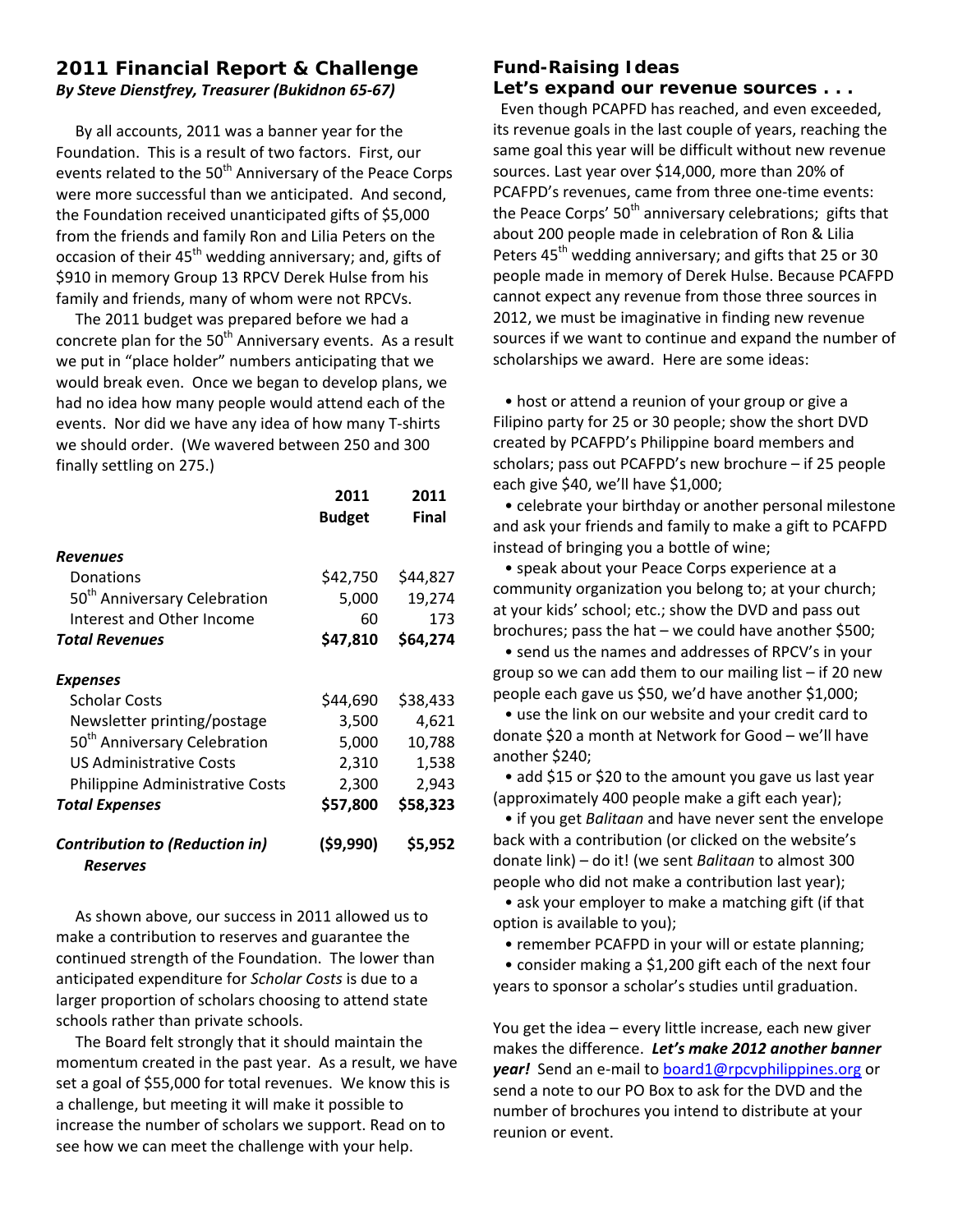*Contributions from our generous supporters* **. . .** We thank those listed below whose gifts to PCAFPD were received between October 4**,** 2011 and April 9, 2012. **The plus** (**+) identifies those who have made more than one contribution since our report in the Fall 2011 issue of** *Balitaan***, including NPCA membership renewals.** In addition to the individual contributions listed below, PCAFPD received a generous gift from BIMAK to continue its support of a scholar from the Cordillera Region. Notes on numbered contributions are at the end of the chart.

| <b>Judith Clark Adams</b>           | DC        | William Donohue (7)        | NJ        | Rob Kim                   | CA           |
|-------------------------------------|-----------|----------------------------|-----------|---------------------------|--------------|
| Miriam Aiken                        | OR        | Dr. George T. Duncan       | <b>NM</b> | Joel Kolker (13)          | South Africa |
| Paul Aleckson                       | VA        | Hannah Fairbank            | DC        | Lon Kramer +              | VA           |
| <b>Richard &amp; Heather Ames +</b> | <b>NH</b> | Adelia Fallar              | <b>NC</b> | Jim Krogh +               | <b>ND</b>    |
| Chuck Amorosino                     | VA        | Gretchen Faro              | OH        | Steve Lahey               | IA           |
| Anonymous                           |           | <b>Richard Peter Finke</b> | OH        | Jennifer Larkin           | <b>MO</b>    |
| Jeff Amundsen                       | <b>MN</b> | David W. Flaccus (8)       | <b>NY</b> | James David Lehman        | Thailand     |
| Herman Azarcon (1)                  | AZ        | <b>Bruce Fox</b>           | <b>NH</b> | David M. Lieberman        | CA           |
| Phyllis Smith Baer                  | MA        | Gary Frankwick             | TX        | Denise & Tom Lionetti     | <b>MD</b>    |
| Orlando Banogon                     | CA        | Kate French                | MN        | Jay Litt                  | FL.          |
| Richard Barber (2)                  | CO        | Cathy Garman/Larry Parker  | VA        | <b>Harriet Locke</b>      | TN           |
| David Barnstable                    | <b>MD</b> | Laura L. Gentile           | DC        | Susan Long-Marin          | <b>NC</b>    |
| <b>Claire Bartlett</b>              | MA        | Norma & Donald Gilman      | <b>TX</b> | Patricia Lutz             | <b>FL</b>    |
| Connie Coe Bauer (3)                | <b>SD</b> | <b>Tracy Gleason</b>       | CA        | David MacDougall          | <b>NY</b>    |
| Dr. Eumelia Bautista                | <b>NC</b> | Arlene Goldberg            | VA        | Geri Maiatico             | Bukidnon     |
| Bill & Cindy Benjamin               | ND.       | Ron Gratz                  | MI        | Denis Maloney             | <b>NH</b>    |
| Pamela Cohelon Benson               | DC        | Jon Gresley                | CA        | Robert & Ruth Manlove     | CA           |
| Terri Lee Bergman                   | <b>VA</b> | William Grifenhagen        | <b>NC</b> | Kathy Hodge Mario (3)     | <b>NY</b>    |
| Linda Cover Bigelow +               | France    | George Grills              | Canada    | Cathee Robb Marston       | FL.          |
| Tom & Olive Valiente Blackburn      | FL.       | Stephen Growdon            | <b>WA</b> | Chris Evans McCarthy      | OH           |
| Michael Blaylock                    | <b>CA</b> | Dan & Ana Gudahl (9)       | <b>AR</b> | J. Mark McDowell          | <b>MO</b>    |
| Ben Bloom                           | OH        | <b>Steven Hall</b>         | IL.       | Ray & Patricia McEachern  | FL.          |
| Sylvia Boecker                      | VA        | Judith M. Harmatys         | MN        | Sarah Wilkinson McMeans   | DC           |
| Kenneth Bollerud +                  | <b>NY</b> | <b>Judy Harrison</b>       | KS        | Mike McQuestion           | <b>MD</b>    |
| Parker Borg                         | VA        | Ben Harvey                 | <b>CT</b> | William L. Mehlhoff       | OR           |
| Kathryn Bradley (4)                 | <b>NY</b> | Jeffrey Heilman            | OR        | Eric & Pamela Melby       | <b>MD</b>    |
| Anthony J. Brancato                 | <b>NC</b> | Linn Henderson             | IL        | Karen Miao                | CA           |
| David C. Brandt                     | <b>MD</b> | James & Portia Henle       | <b>MA</b> | Dr. Barbara Mitchell      | PA           |
| Thomas & Marilyn Brown +            | <b>MO</b> | Joyce Graeter Henzel       | <b>NY</b> | Henry Moguet (14)         | MD           |
| <b>Charles D. Burtner +</b>         | AZ        | Joe Higdon                 | DC        | Loretta Moser             | CA           |
| John Buckstead                      | HI        | Judy Swigost Hill (3)      | IL        | Joyce Mary Muellner Moses | VA           |
| Lou & Dolly Byers                   | GU        | Barbara Stoughton Hiller   | IL        | Lucille Muldoon           | WI           |
| Chris Cabell                        | VA        | Jerry Hilliard (10)        | <b>CT</b> | Ted Nawalinski +          | PA           |
| Sylvia Cabus (5)                    | DC        | Deb Hoagland               | <b>NM</b> | Jerry & Iris Nelson +     | CA           |
| <b>Bruce Campbell</b>               | OR        | Susan Hollingsworth        | <b>OR</b> | Chris & Glenda Newhall    | Albay        |
| Maureen Carroll                     | DC        | William Holman             | CA        | <b>Tim Noe</b>            | FL.          |
| <b>Bruce Casey +</b>                | <b>SD</b> | Calvin & Nita Holt         | VA        | Janet & Dave Northrup (6) | <b>NY</b>    |
| Julie Cerqueira                     | MA        | Mark Holt + $(11)$         | DC        | Marcia Lafair Obstfeld    | CA           |
| <b>Benny Cespedes</b>               | TX        | Jonathan M. Hubchen        | LA        | Jerry Ogawa               | TN           |
| Patty Gerken Charles                | <b>NV</b> | Connie Curry Hughes        | PA        | Paul Ohlrogge             | WI           |
| <b>Judith Claire</b>                | DC        | Martha Allshouse Hull      | CA        | Phillip B. Olsen (15)     | HI           |
| John H. Clark                       | DE        | Nancy Hulse (6)            | <b>NY</b> | Rebecca Holt Palmer       | CA           |
| Linda Miller Clark                  | MA        | Donna Strobridge Ianni +   | VT        | <b>Barry Parks</b>        | CA           |
| Helen Cort                          | MA        | Jean Wilkinson Inglis (12) | CO        | Anne Pearson              | MA           |
| Jonathan Curtis                     | TX        | Dick Irish                 | VA        | David E. Perrin           | <b>WA</b>    |
| Pera & Margo Daniels +              | <b>NV</b> | Jeff Jenks                 | MI        | Ron & Lilia Peters        | IL           |
| Dennis & Carol Ann Detlef (6)       | VA        | Joe Jerardi                | PA        | Leslie Piotrowski         | IL.          |
| Charles & Phoebe Dey                | <b>NH</b> | Mary Baker Johnson         | CA        | Herbert Probasco (16)     | CO           |
| Judy Kealey Diaz                    | FL.       | Rosalind Johnson           | <b>MN</b> | Mary Procyk               | CT           |
| Stephen J. Dienstfrey               | VA        | Lynn Juffer                | ΙA        | <b>Maggie Purves</b>      | OR           |
|                                     |           |                            |           |                           |              |